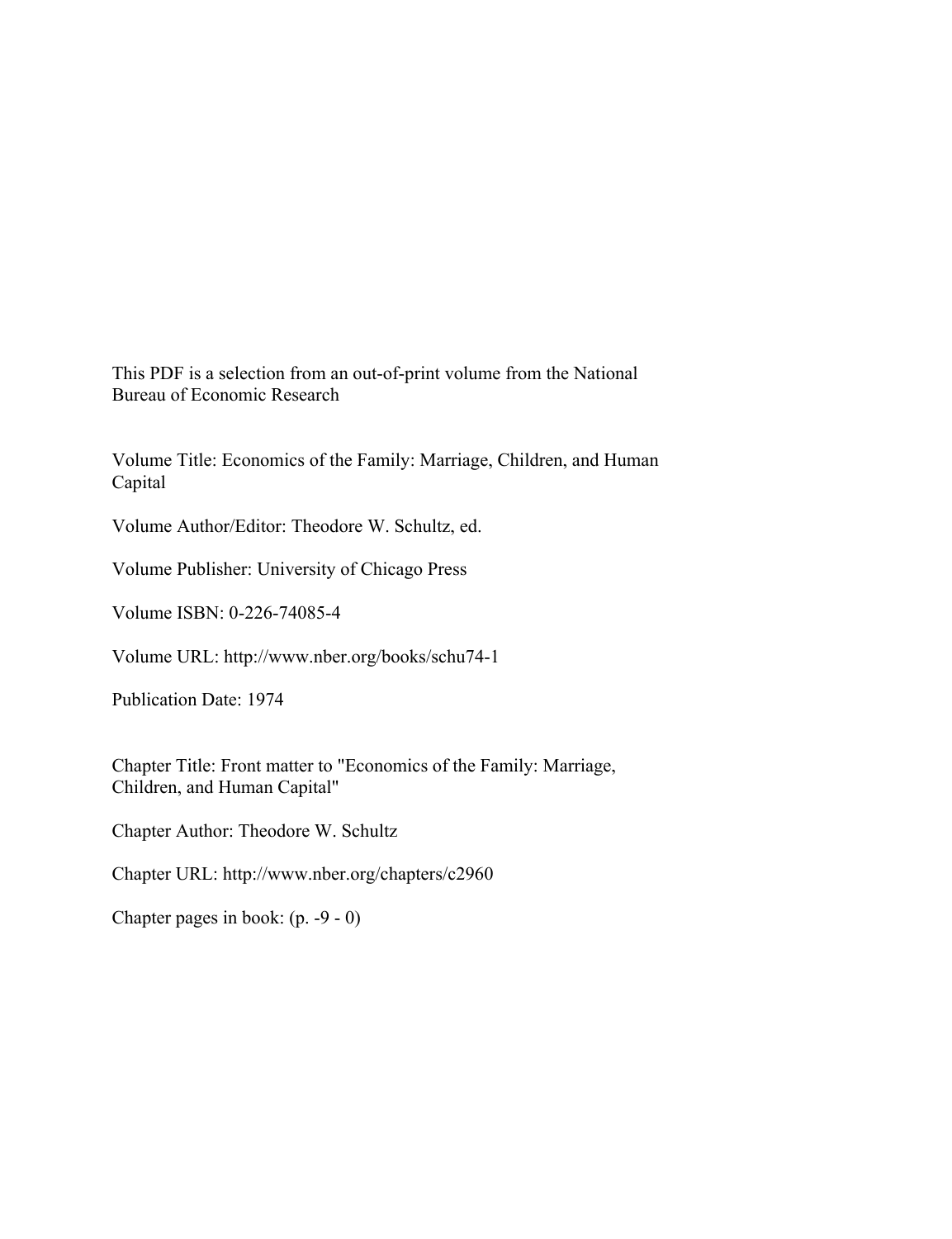# **Economics of the Family**

 $\label{eq:2.1} \frac{\partial}{\partial t} \left( \frac{\partial}{\partial x} \right) = \frac{1}{2} \left( \frac{\partial}{\partial x} \right) \frac{\partial}{\partial x} + \frac{\partial}{\partial y} \frac{\partial}{\partial y}$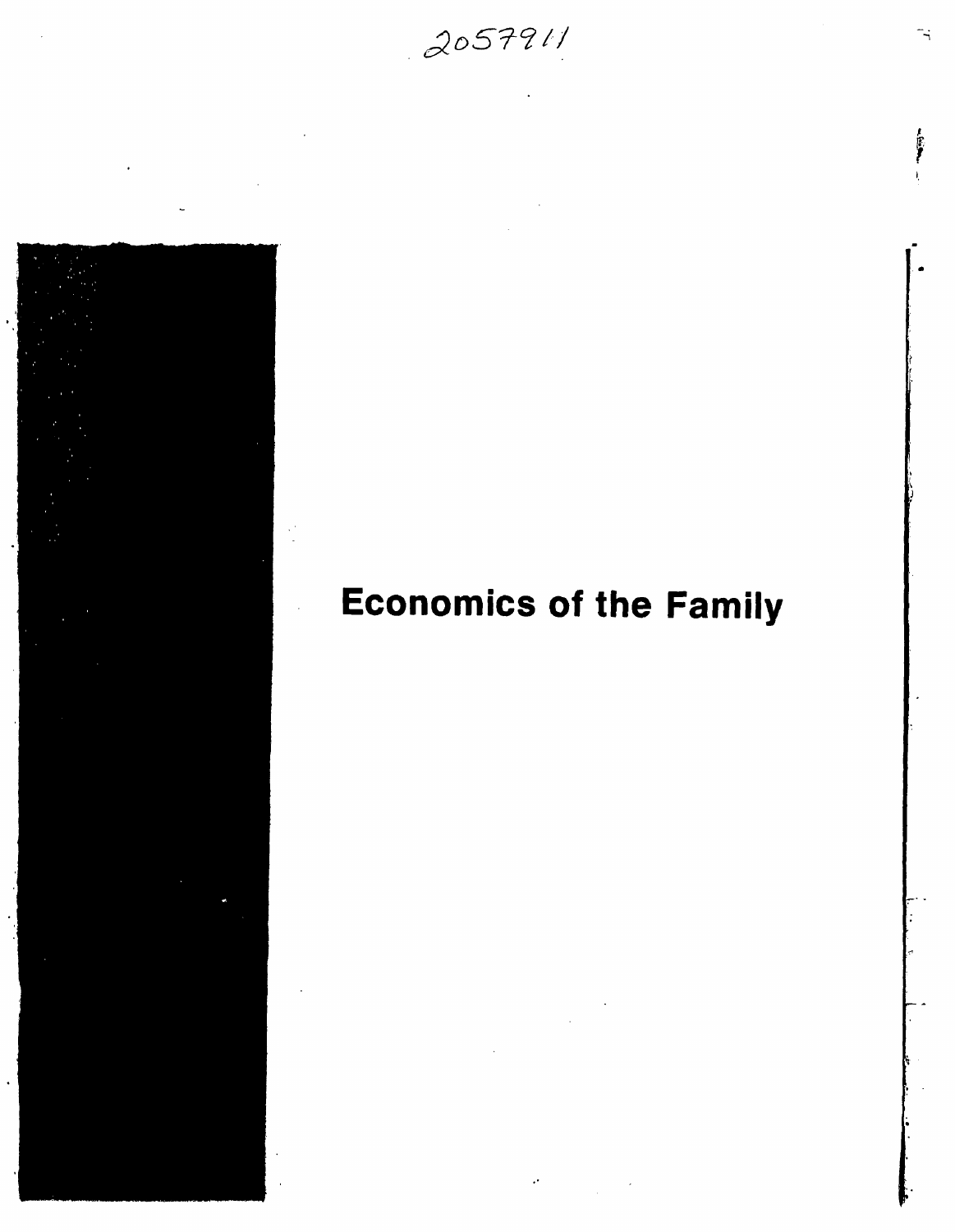The NBER's research in population and family economics is one of five programs in the NBER Center for Economic Analysis of Human Behavior and Social Institutions. This research program has been supported since 1970 by a grant from the Ford Foundation and since 1972 by a grant from the National Institute of Child Health and Human Development. As a part of that program, NBER cosponsored with the Population Council two conferences held in June 1972 and June 1973 under the chairmanship of Theodore W. Schultz. This volume contains papers discussed at those conferences.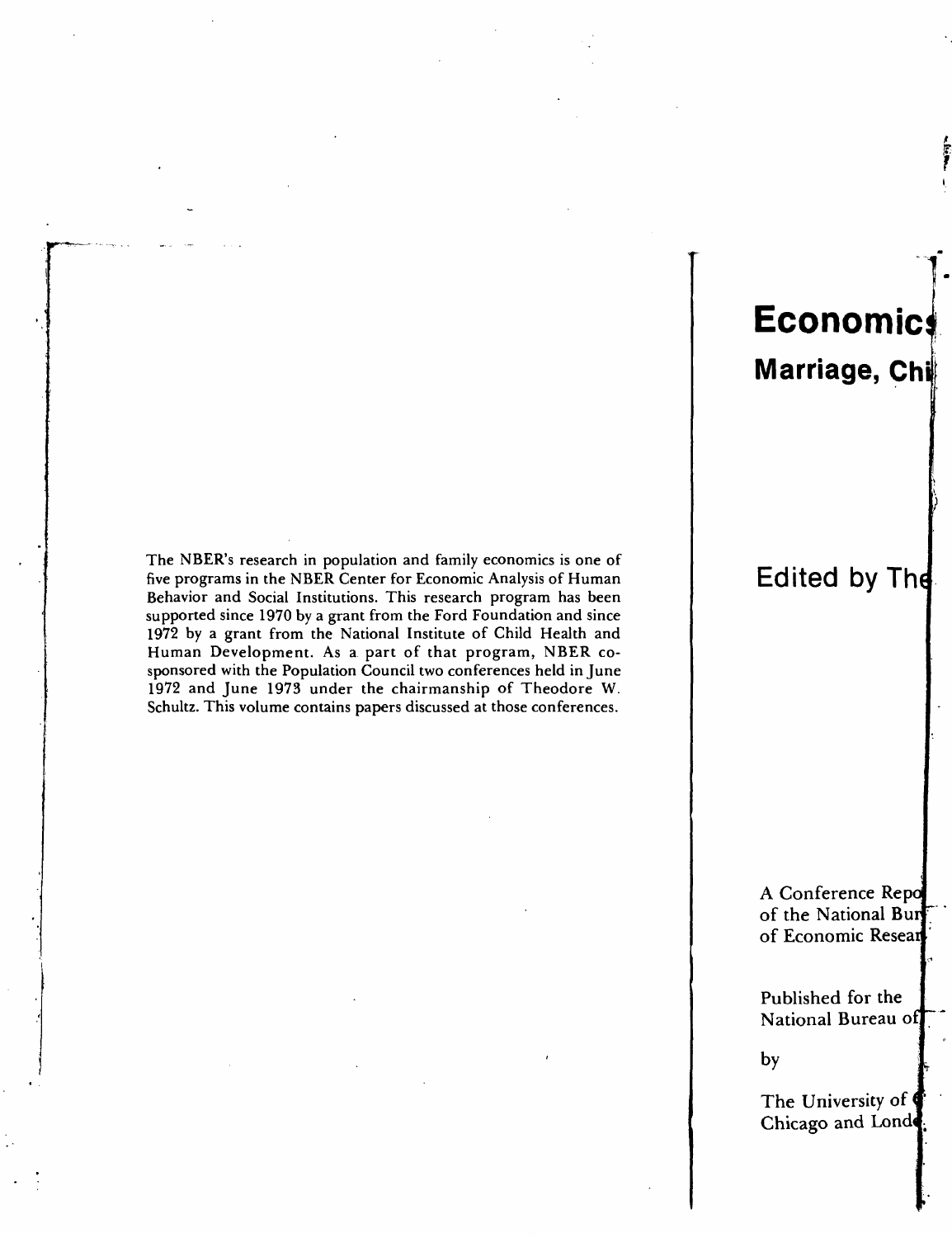## Economics of the Family Marriage, Children, and Human Capital

## Edited by Theodore W. Schultz

A Conference Report of the National Bureau of Economic Research

Published for the National Bureau of Economic Research

 $\mathbf{I}$ 

by

The University of Chicago Press Chicago and London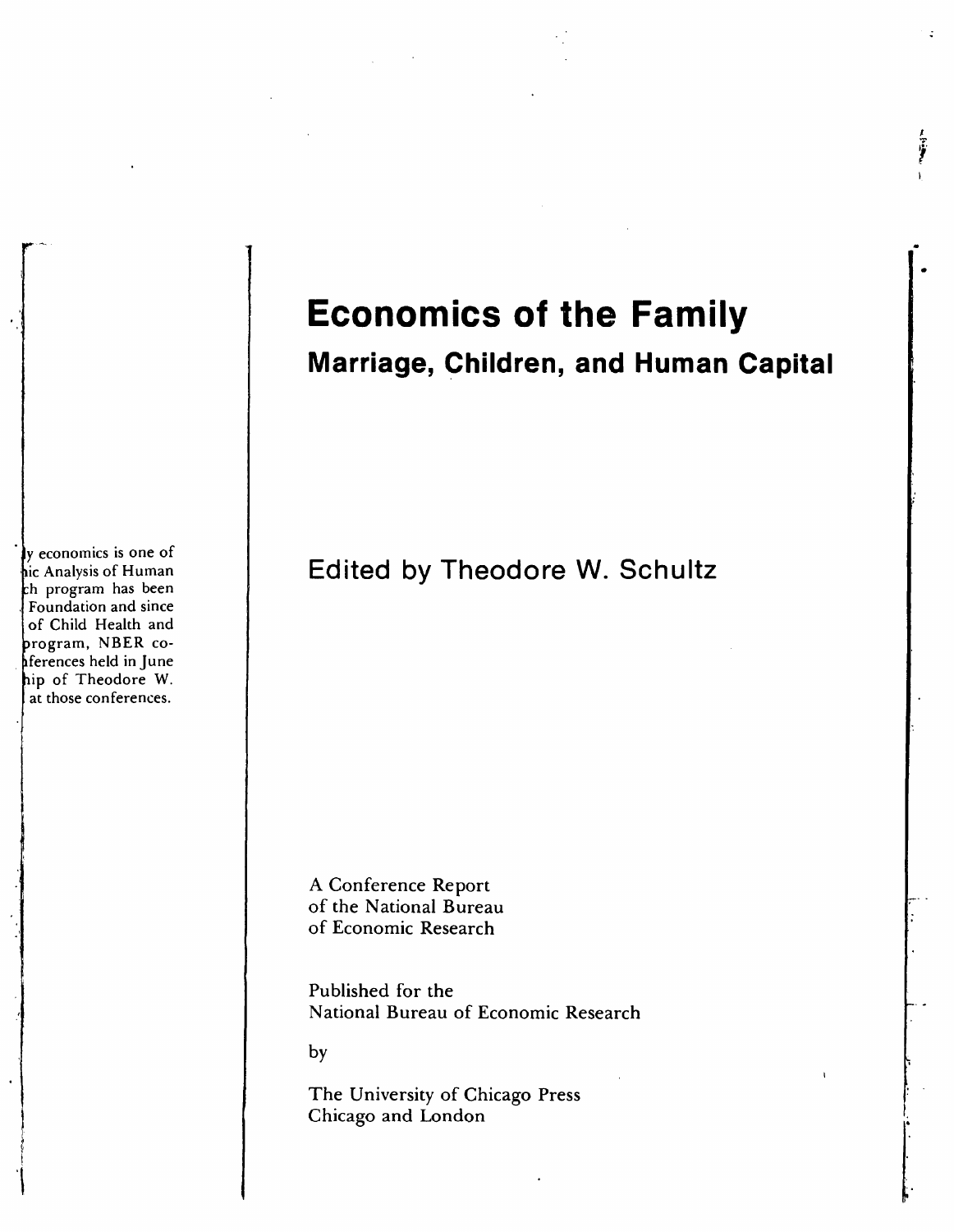The University of Chicago Press, Chicago 60637 The University of Chicago Press, Ltd., London

 $\ddot{\phantom{0}}$ 

© 1973, 1974 by The University of Chicago © 1974 by the National Bureau of Economic Research All rights reserved. Published 1974. Second Impression 1979 Printed in the United States of America

International Standard Book Number: 0-226-74085-4 Library of Congress Catalog Card Number: 73-81484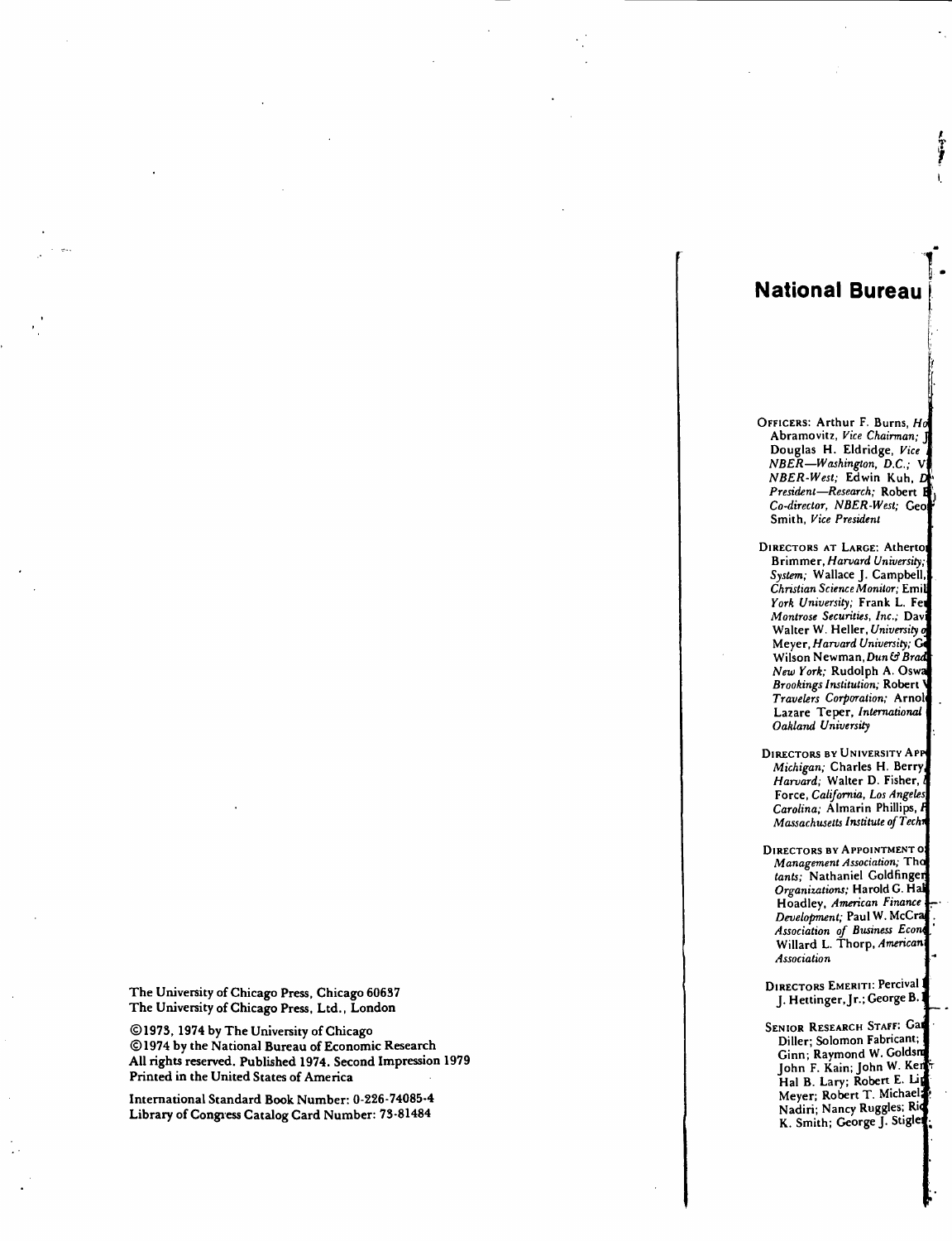### National Bureau of Economic Research, 1974

- OFFIcERs: Arthur F. Burns, Honorary Chairman; J. Wilson Newman, Chairman; Moses Abramovitz, Vice Chairman; John R. Meyer, President; Thomas D. Flynn, Treasurer; Douglas H. Eldridge, Vice President-Executive Secretary; Gary Fromm, Director, NBER—Washington, D.C.; Victor R. Fuchs, Vice President—Research & Co-director, NBER-West; Edwin Kuh, Director, Computer Research Center; Hal B. Lary, Vice President-Research; Robert E. Lipsey, Vice President-Research; Sherman J. Maisel, Co-director, NBER-West; Geoffrey H. Moore, Vice President—Research; Edward K. Smith, Vice President
- DIRECTORS AT LARGE: Atherton Bean, International Multifoods Corporation; Andrew F. Brimmer, Harvard University; Arthur F. Burns, Board of Governors of the Federal Reserve System; Wallace J. Campbell, Foundation for Cooperative Housing; Erwin D. Canham, Christian Science Monitor; Emilio G. Collado, Exxon Corporation; Solomon Fabricant, New York University; Frank L. Fernbach, United Steelworkers of America; Eugene P. Foley, Montrose Securities, Inc.; David L. Grove, International Business Machines Corporation; Walter W. Heller, University of Minnesota; Vivian W. Henderson, Clark College; John R. Meyer, Harvard University; Geoffrey H. Moore, National Bureau of Economic Research; J. Wilson Newman, Dun & Bradstreet, Inc.; James J. O'Leary, United States Trust Company of New York; Rudolph A. Oswald, Service Employees International Union; Alice M. Rivlin, Brookings Institution; Robert V. Roosa, Brown Brothers Harriman & Co.; Eli Shapiro, The Travelers Corporation; Arnold M. Soloway, Jamaicaway Tower, Boston, Massachusetts; Lazare Teper, International Ladies' Garment Workers' Union, Theodore O. Yntema, Oakland University
- DIRECTORS BY UNIVERSITY APPOINTMENT: Moses Abramovitz, Stanford; Gardner Ackley, Michigan; Charles H. Berry, Princeton; Francis M. Boddy, Minnesota; Otto Eckstein, Harvard; Walter D. Fisher, Northwestern; R. A. Gordon, California, Berkeley; J. C. La Force, California, Los Angeles; Robert J. Lampman, Wisconsin; Maurice W. Lee, North Carolina; Almarin Phillips, Pennsylvania; Lloyd G. Reynolds, Yale; Robert M. Solow, Massachusetts Institute of Technology; Henri Theil, Chicago; William S. Vickrey, Columbia
- DIRECTORS BY APPOINTMENT OF OTHER ORGANIZATIONS: Eugene A. Birnbaum, American Management Association; Thomas D. Flynn, American Institute of Certified Public Accountants; Nathaniel Goldfinger, American Federation of Labor and Congress of Industrial Organizations; Harold G. Halcrow, American Agricultural Economics Association; Walter E. Hoadley, American Finance Association; Philip M. Klutznick, Committee for Economic Development; Paul W. McCracken, American Statistical Association; Roy E. Moor, National Association of Business Economists; Douglass C. North, Economic History Association; Willard L. Thorp, American Economic Association; Robert M. Will, Canadian Economics Association
- DIRECTORS EMERITI: Percival F. Brundage; Frank W. Fetter; Gottfried Haberler; Albert J. Hettinger, Jr.; George B. Roberts; Murray Shields; Boris Shishkin; Joseph H. Willits
- SENIOR RESEARCH STAFF: Gary S. Becker; Charlotte Boschan; Phillip Cagan; Stanley Diller; Solomon Fabricant; Milton Friedman; Gary Fromm; Victor R. Fuchs; J. Royce Ginn; Raymond W. Goldsmith; Michael Gort; Michael Grossman; F. Thomas Juster; John F. Kain; John W. Kendrick; Irving B. Kravis; Edwin Kuh; William M. Landes; Hal B. Lary; Robert E. Lipsey; Sherman J. Maisel; Benoit B. Mandeibrot; John R. Meyer; Robert T. Michael; Jacob Mincer; Ilse Mintz; Geoffrey H. Moore; M. Ishaq Nadiri; Nancy Ruggles; Richard Ruggles; AnnaJ. Schwartz; Robert P. Shay; Edward K. Smith; George J. Stigler; Victor Zarnowitz

J.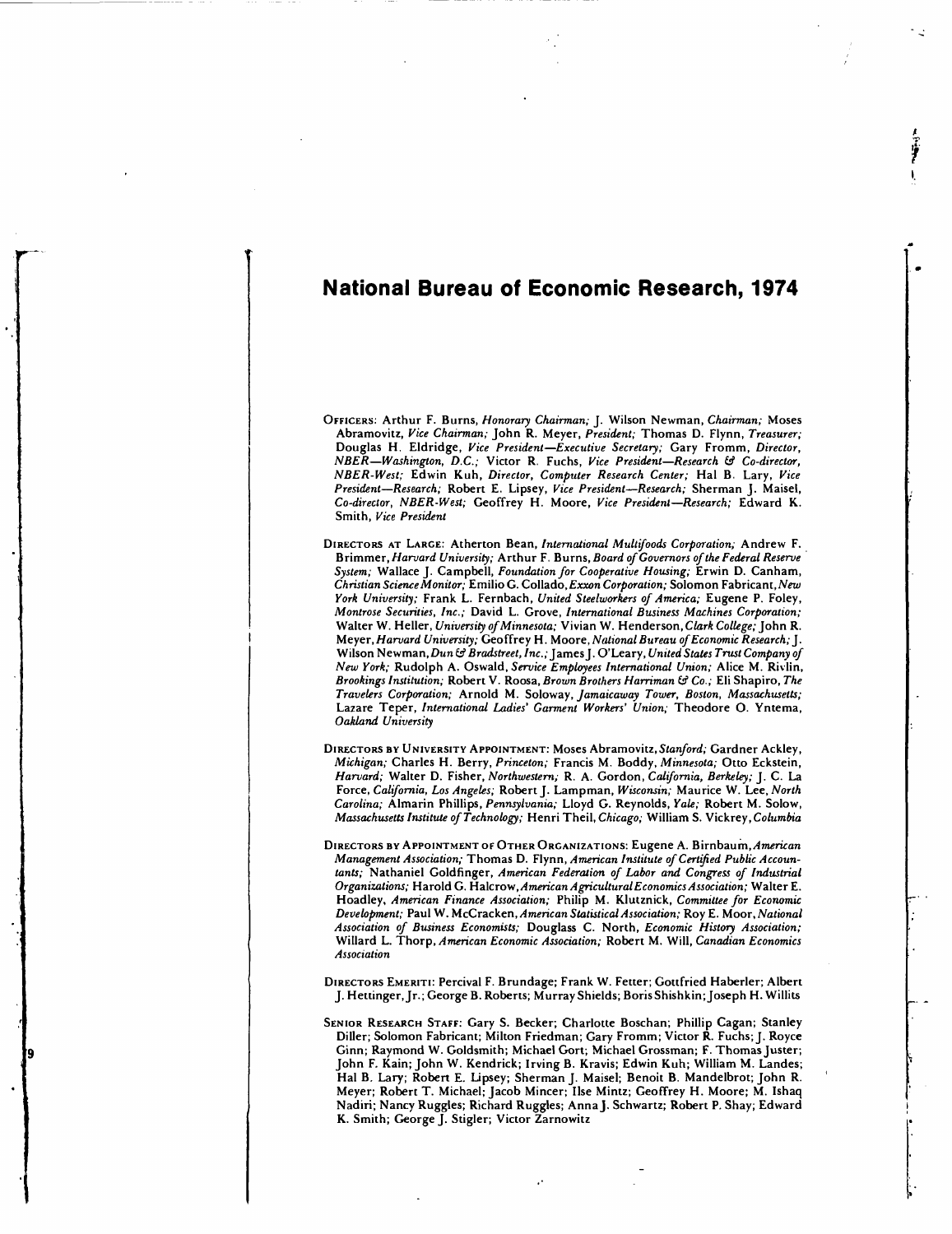Relation of the National Bureau Directors to Publications Reporting Conference Proceedings

Since the present volume is a record of conference proceedings, it has been exempted from the rules governing submission of manuscripts to, and critical review by, the Board of Directors of the National Bureau.

> (Resolution adopted July 6, 1948, as revised November 21, 1949, and April 20, 1968)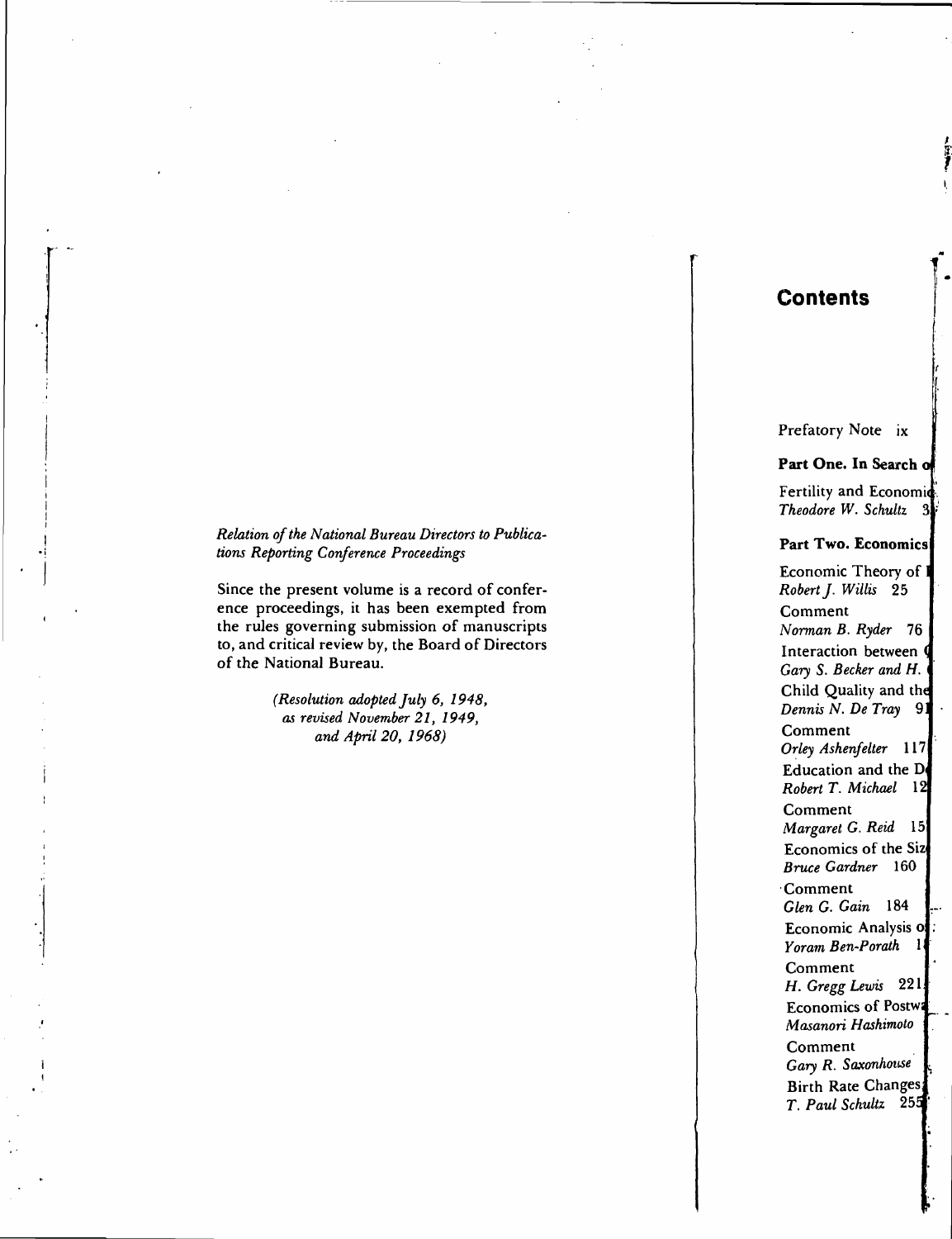## **Contents**

Prefatory Note ix

#### Part One. In Search of New Approaches

Fertility and Economic Values Theodore W. Schultz 3

#### Part Two. Economics of Family Fertility

Economic Theory of Fertility Behavior Robert J. Willis 25 Comment Norman B. Ryder 76 Interaction between Quantity and Quality of Children Gary S. Becker and H. Gregg Lewis 81 Child Quality and the Demand for Children Dennis N. De Tray 91 Comment Orley Ashenfelter 117 Education and the Derived Demand for Children Robert T. Michael 120 Comment Margaret C. Reid 157 Economics of the Size of North Carolina Rural Families Bruce Gardner 160 Comment Glen G. Gain 184 Economic Analysis of Fertility in Israel Yoram Ben-Porath 189 Comment H. Gregg Lewis 221 Economics of Postwar Fertility in Japan Masanori Hashimoto 225 Comment Gary R. Saxonhowse 250 Birth Rate Changes over Space and Time: A Study of Taiwan T. Paul Schultz 255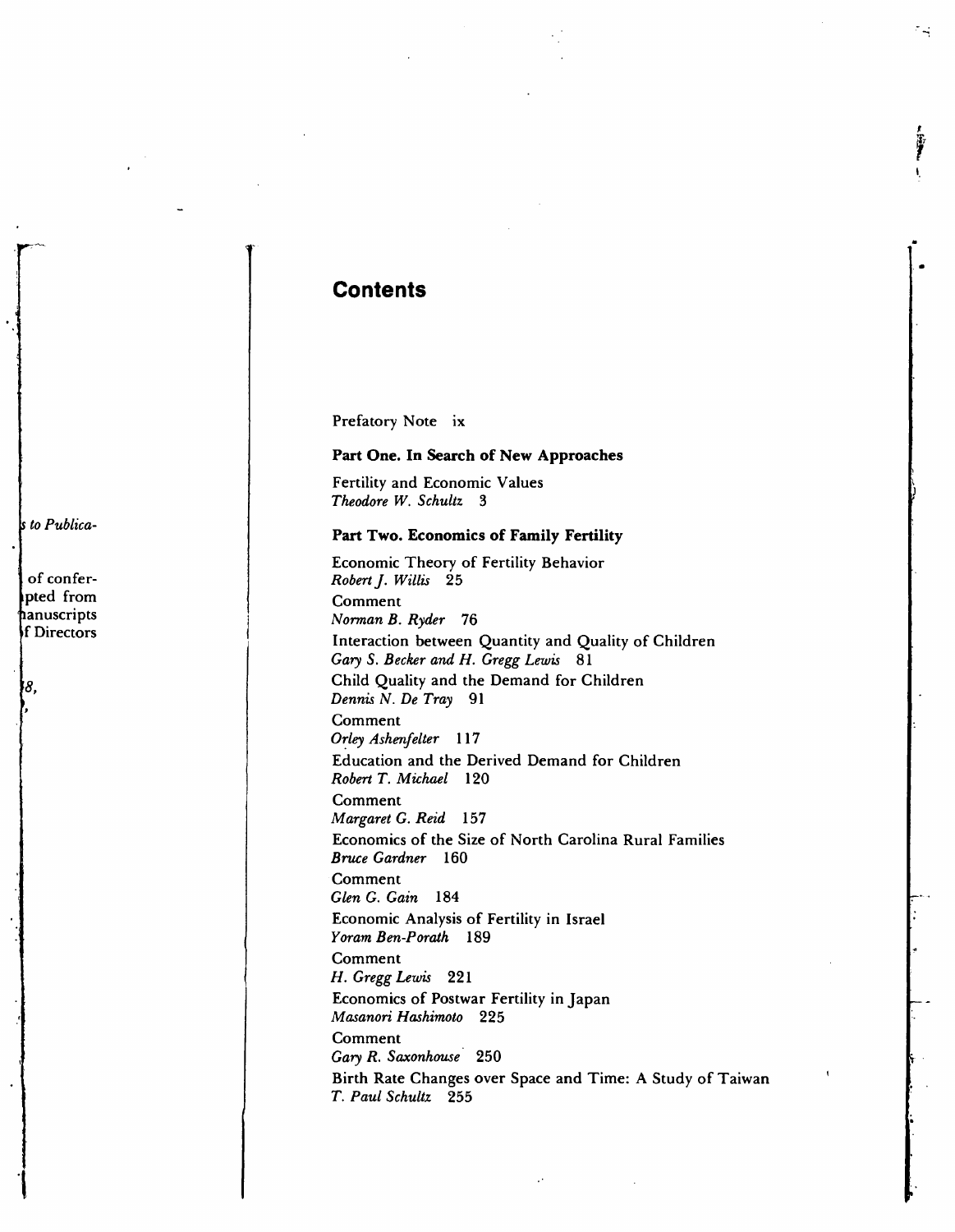Comment James Tobin 292

#### Part Three. Economics of Marriage

A Theory of Marriage Gary S. Becker 299 Comment: The Economics of Nonmonetary Variables William J. Goode 345 The U.S. Marriage Market Alan Freiden 352 Comment T. Dudley Wallace 372 Benefits of Women's Education within Marriage Lee Benham 375 Comment Finis Welch 390

#### Part Four. Family Human Capital

Family Investments in Human Capital: Earnings of Women Jacob Mincer and Solomon Polacheck 397 Comment Otis Dudley Duncan 430 Home Investments in Children Arleen Leibowitz 432 Comment Frank P. Stafford 453 The Effect of Children on the Housewife's Value of Time Reuben Gronau 457 Comment Arteen Leibountz<br>
Frank P. Stafford 453<br>
The Effect of Children on the Housew<br>
Reuben Gronau 457<br>
Comment<br>
Robert E. Hall 489<br>
Effects of Child-Care Programs on Wo<br>
Iames L. Heckman 491 Effects of Child-Care Programs on Women's Work Effort James J. Heckman 491 Comment Sherwin Rosen 519

#### Part Five. Household and Economy

Toward a New Theory of Population and Economic Growth Marc Nerlove 527 Comment Zvi Griliches 546 References 549 Index 569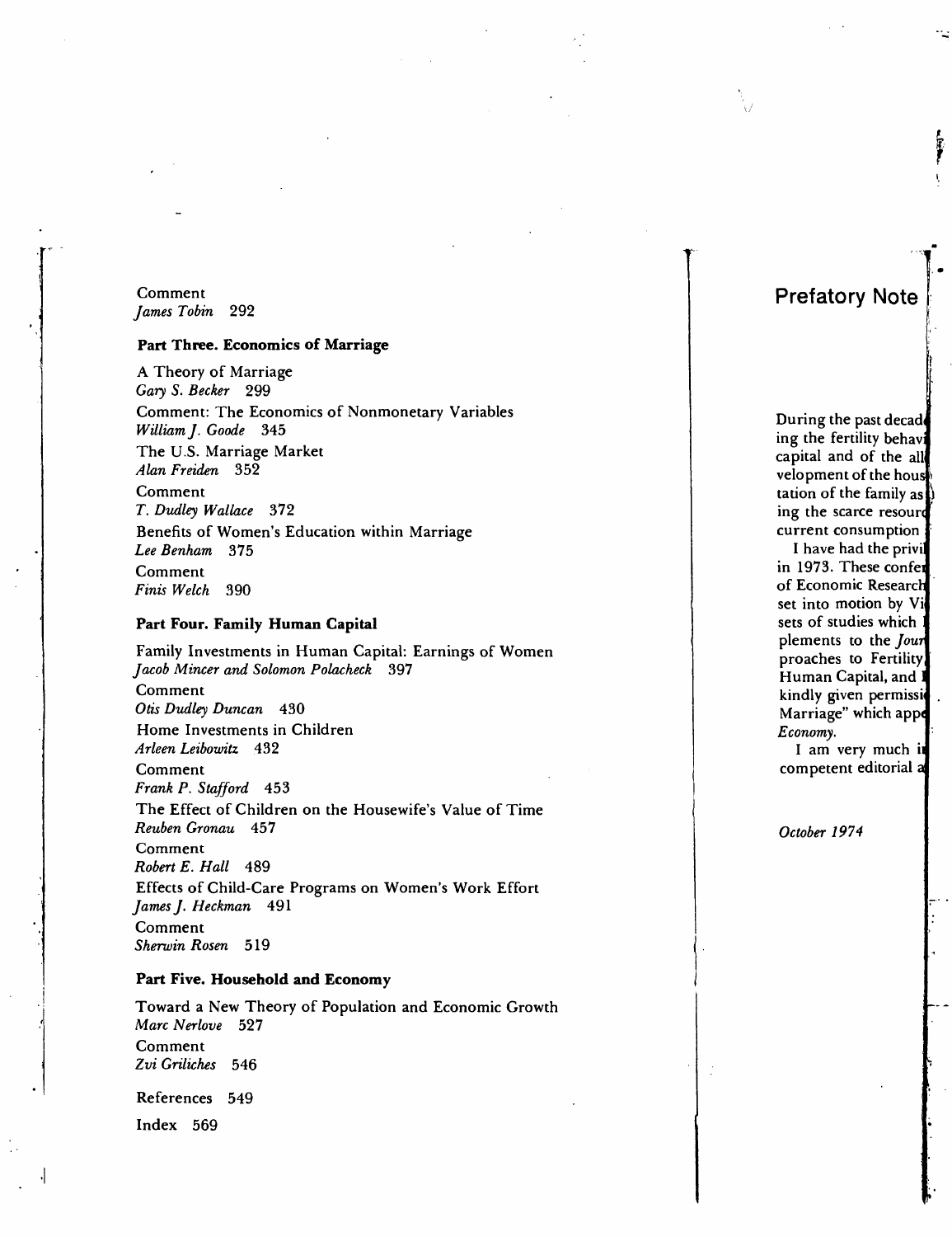### Prefatory Note

During the past decade a small group of economists have been analyzing the fertility behavior of the family, using the concepts of human capital and of the allocation of time. These studies led to the development of the household production function and to the representation of the family as an important decision-making entity in allocating the scarce resources at its disposal in household production for current consumption and investment in children.

I have had the privilege of organizing two conferences, in 1972 and in 1973. These conferences were sponsored by the National Bureau of Economic Research and the Population Council, a joint enterprise set into motion by Victor Fuchs. This book brings together the two sets of studies which I edited and which were first published as supplements to the Journal of Political Economy, "New Economic Approaches to Fertility," March/April 1973, and "Marriage, Family Human Capital, and Fertility," March/April 1974. Gary S. Becker has kindly given permission to include the first part of his "A Theory of Marriage" which appeared in the July/August 1973 Journal of Political Economy.

I am very much indebted to Mrs. Virginia K. Thurner for her competent editorial assistance.

THEODORE W. SCHULTZ

October 1974